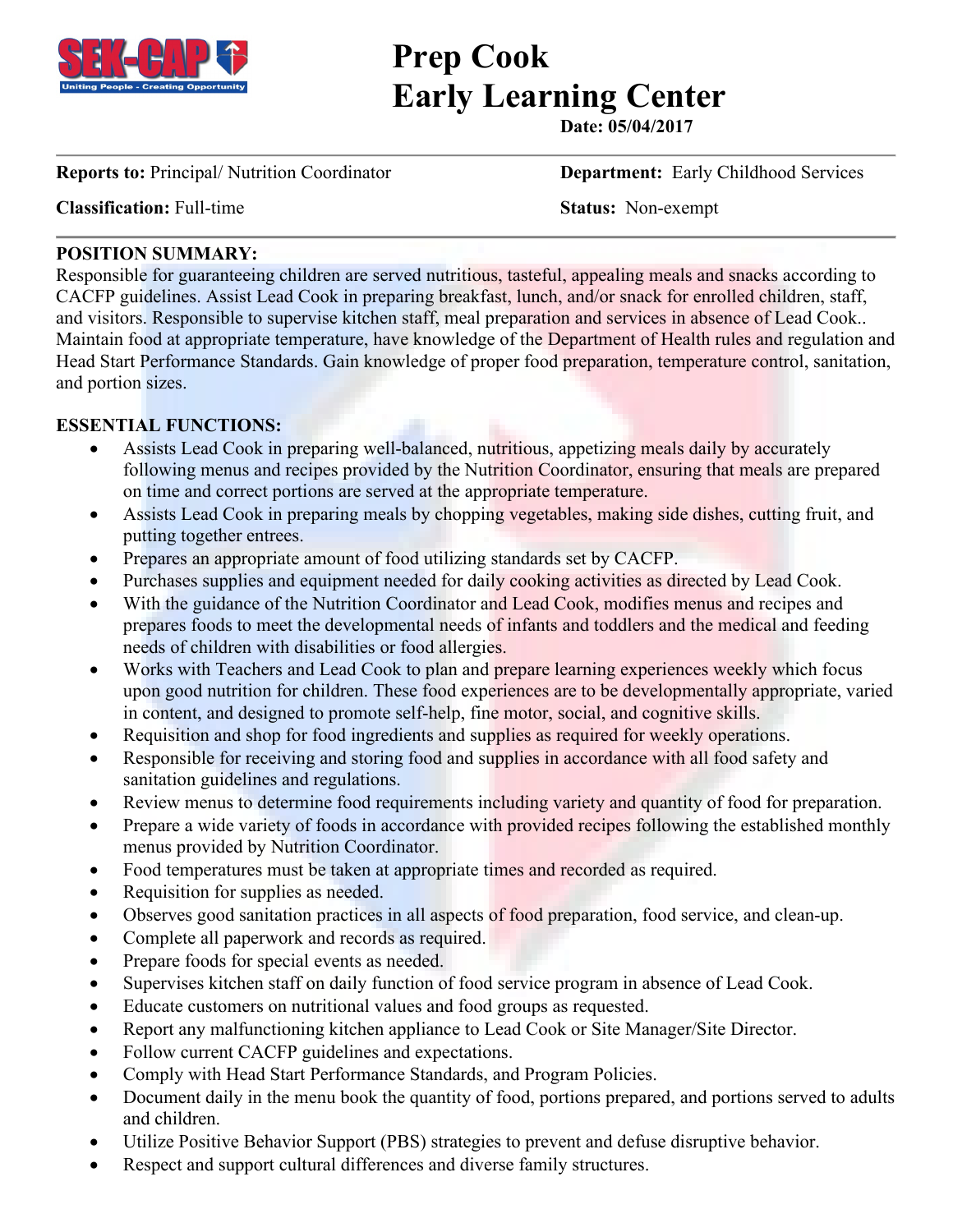- Demonstrate good work habits such as arriving on time and adhering to appropriate break times.
- Attend mandatory In-Service trainings and staff meetings.
- Responsibility to report any suspected abuse or neglect to appropriate authority.
- Advocate for SEK-CAP, Inc. in the community.
- Maintain and assure confidentiality and privacy of SEK-CAP customers.
- Uphold and promote the core values and mission statement of SEK-CAP.
- Support management decisions both in actions and words.
- Other duties as assigned.

# **KNOWLEDGE AND EXPERIENCE:**

Essential:

- Ability to get along with diverse personalities; tactful, mature, and flexible.
- Ability to meet and deal tactfully with the general public and to communicate effectively and clearly both orally and in writing.
- Resourceful and well organized.
- Ability to establish and maintain positive, effective working relationships with co-workers, community partners, and customers.
- Ability to learn and adapt to change.

## **Desired:**

- Previous cooking experience for groups of 20 or more.
- Ability to calculate to determine number of meals to be served, to adjust recipes and serving portions.
- Efficient knife skills.

# **EDUCATION AND QUALIFICATIONS:**

- High School diploma or GED is required.
- Obtain First Aid and CPR certification within 30 days.
- Successfully complete a physical exam and TB skin test before beginning employment and every three years thereafter, with the exception of a diagnosed medical condition requiring annual exams.
- Submit to and pass standard criminal history check.
- Submit to and pass standard drug screen test.
- Possess current, valid driver's license and be insurable by the organization's motor vehicle insurance carrier.
- Must possess basic math skills in order to compute accurate CACFP records.
- Must possess time management skills to prepare and serve food in accordance with schedule.
- Successfully complete a physical exam, TB skin test, and be fully vaccinated for COVID-19 before beginning employment

# **PHYSICAL REQUIREMENTS/WORK ENVIRONMENT:**

The physical demands and work environment described here are representative of those that must be met by an employee to successfully perform the essential functions of this job. Reasonable accommodations may be made to enable individuals with disabilities to perform the essential functions:

- Use hands to finger, handle, or feel.
- Reach with hands and arms.
- Stand for extended periods of time, walk and stoop, kneel, or crouch.
- Regularly lift and/or move up to 30 pounds.
- Required vision abilities include close vision, distance vision, peripheral vision, depth perception and ability to adjust focus.
- Occasional exposure to wet and/or humid conditions.
- Outside weather conditions.
- Extreme cold and extreme heat.
- Noise level is usually quiet to moderate.

*The duties listed above are intended only as illustrations of the various types of work that may be performed. The omission of specific statements of duties does not exclude them from the position if the work is similar, related or logical*